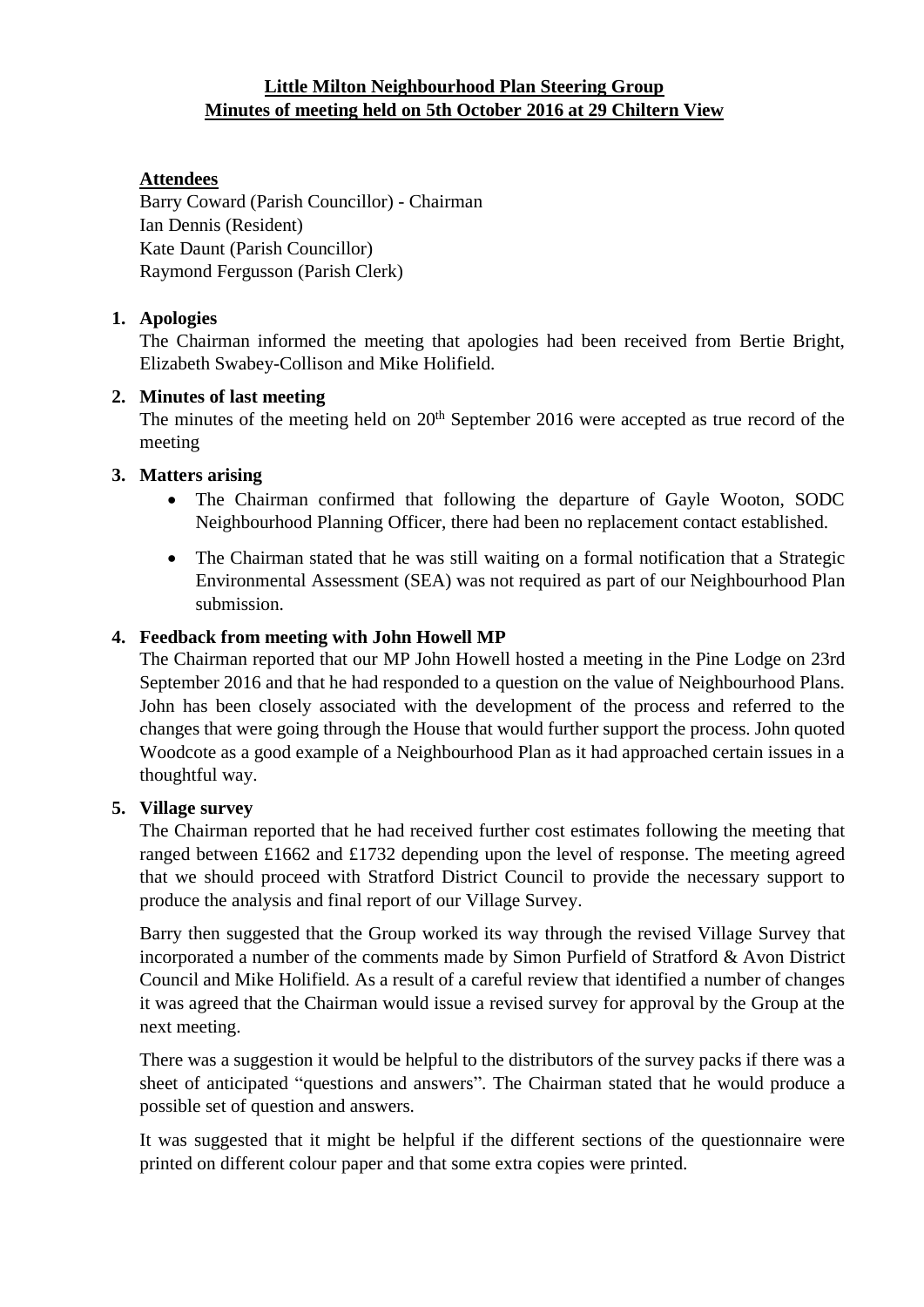### **6. Oxfordshire Growth Board**

The Chairman highlighted that the recent announcement by the Oxfordshire Growth Board indicated that the SODC allocation of the Oxford City unmet housing need was 1200 more dwellings than that included in the Preferred Options Consultation Document. The figure was now 4950 and not 3750. It was unclear what impact this would have the Housing Needs Assessment. The current expectation by SODC for smaller settlements was to increase their housing stock by 5% but this could be reviewed in the light of these new figures. The publication of the Draft Local Plan is expected in early 2017 and that will provide a clearer impact on our Neighbourhood Development Plan.

### **7. Progress on consultations to date**

There was a brief update on a number of consultations being carried out by members of the group.

### o Little Milton School: Ian Dennis

Ian reported that he was planning a meeting with David Wakeling in his capacity as a school governor but this would not initially include Beth McLaren, the Head.

o Local Farms/Warren Barn: Mike Holifield

The Chairman reported that Mike Holifield had spoken with Emmett Bros. who had indicated that there were no plans for any changes to the current operation at Warren Barn. Mike Holifield also reported that he had started a correspondence with the accountants who manage Ditchend Farm. The Chairman also reminded Mike Holifield that it would be helpful to talk with Charles Peers in respect of Views Farm.

- o BBOWT: Barry Coward/Raymond Fergusson The Chairman reported that he was in a dialogue with BBOWT.
- o Thames Water: Barry Coward/Raymond Fergusson The Chairman reported that he had a contact with Thames Water and had received some standard wording that could be incorporated into the Plan.
- o Little Milton Shop: Bertie Bright There will be an update at the next meeting
- o Morgan Associates: Bertie Bright There will be an update at the next meeting
- o Housing Associations: Barry Coward The Chairman stated that he had already contacted the relevant Housing Associations who manage the social housing within the village. The Chairman informed the meeting that Jan Phillips from SODC would attend the next meeting where she would inform the steering group of the SODC Policy and its implications for our plan.
- o The Lamb: Elizabeth Swabey-Collison There will be an update at the next meeting
- o BT Openreach/ SSE: Raymond Fergusson